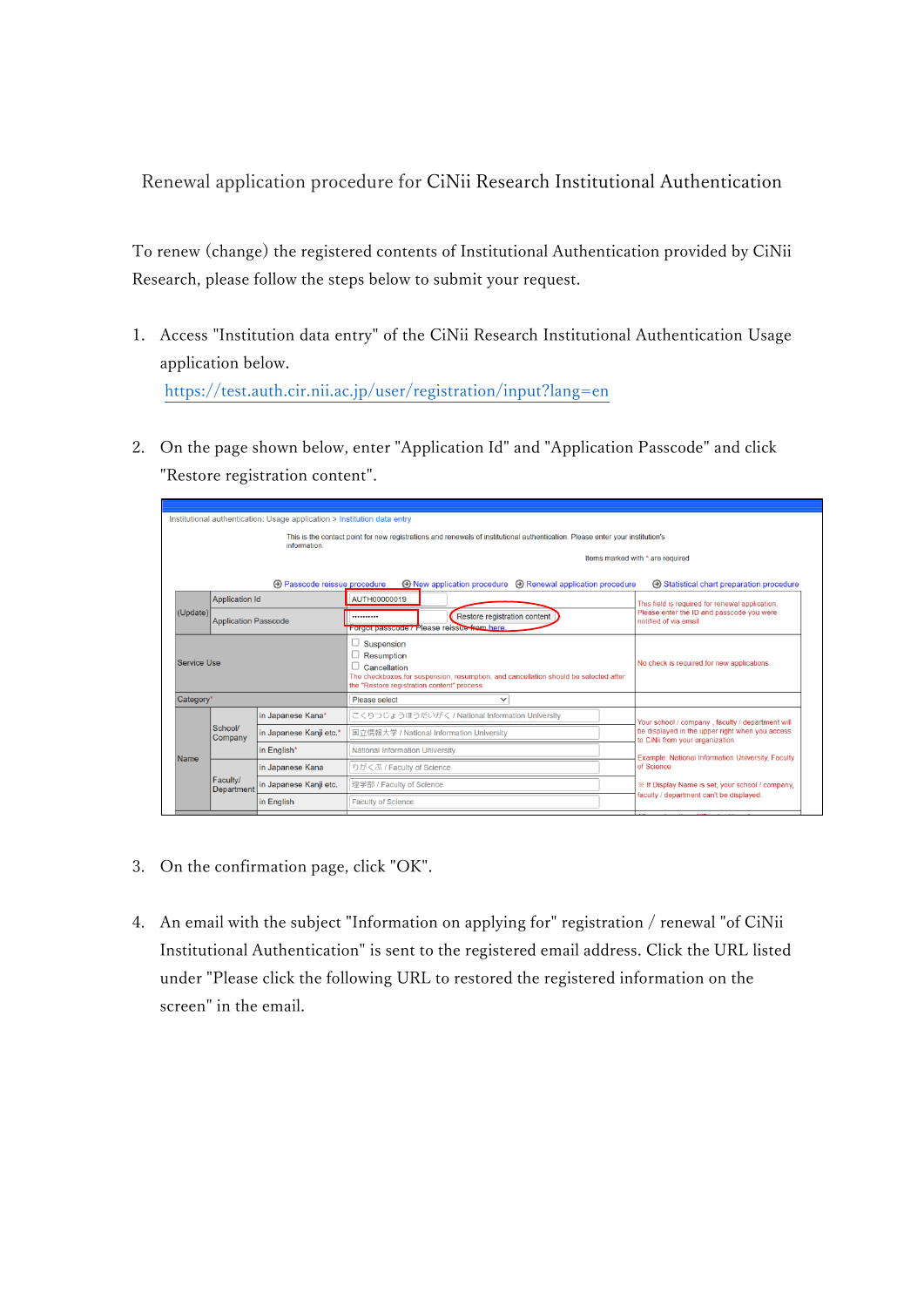5. Enter "Application Passcode" on the displayed page as shown below to change your registered information. If you have any questions about contents, refer to the "Frequently Asked Questions-About Institutional Authentication" page below. https://support.nii.ac.jp/en/cir/faq/inst\_auth\_service

|             | Institutional authentication: Usage application > Institution data entry                                                                                           |                        |                                                                                                                                                                                        |                                            |                                                                                              |                                                                                     |
|-------------|--------------------------------------------------------------------------------------------------------------------------------------------------------------------|------------------------|----------------------------------------------------------------------------------------------------------------------------------------------------------------------------------------|--------------------------------------------|----------------------------------------------------------------------------------------------|-------------------------------------------------------------------------------------|
|             |                                                                                                                                                                    | information.           | This is the contact point for new registrations and renewals of institutional authentication. Please enter your institution's                                                          |                                            |                                                                                              |                                                                                     |
|             |                                                                                                                                                                    |                        | Items marked with * are required                                                                                                                                                       |                                            |                                                                                              |                                                                                     |
|             | <b>A</b> Passcode reissue procedure<br>$\odot$ New application procedure $\odot$ Renewal application procedure<br><b>E</b> Statistical chart preparation procedure |                        |                                                                                                                                                                                        |                                            |                                                                                              |                                                                                     |
|             | <b>Application Id</b>                                                                                                                                              |                        | AUTH00000019                                                                                                                                                                           |                                            | This field is required for renewal application.                                              |                                                                                     |
|             | (Update)<br><b>Application Passcode</b>                                                                                                                            |                        | Restore registration content<br>Forgot passcode? Please reissue from here.                                                                                                             |                                            | Please enter the ID and passcode you were<br>notified of via email.                          |                                                                                     |
| Service Use |                                                                                                                                                                    |                        | Suspension<br><b>Resumption</b><br>Cancellation<br>The checkboxes for suspension, resumption, and cancellation should be selected after<br>the "Restore registration content" process. | No check is required for new applications. |                                                                                              |                                                                                     |
| Category*   |                                                                                                                                                                    |                        | Japan: Inter-univ. research institute.<br>$\checkmark$                                                                                                                                 |                                            |                                                                                              |                                                                                     |
|             | School/<br>Company                                                                                                                                                 |                        | in Japanese Kana*                                                                                                                                                                      | こくりつじょうほうがくけんきゅうじょ                         |                                                                                              | Your school / company, faculty / department will                                    |
|             |                                                                                                                                                                    |                        | in Japanese Kanji etc.*                                                                                                                                                                | 国立情報学研究所                                   |                                                                                              | be displayed in the upper right when you access<br>to CiNii from your organization. |
| Name        |                                                                                                                                                                    | in English*            | National Institute of Informatics                                                                                                                                                      |                                            | Example: National Information University, Faculty                                            |                                                                                     |
|             | Faculty/<br>Department                                                                                                                                             | in Japanese Kana       | がくじゅつこんてんつか                                                                                                                                                                            |                                            | of Science                                                                                   |                                                                                     |
|             |                                                                                                                                                                    | in Japanese Kanji etc. | 学術コンテンツ課                                                                                                                                                                               |                                            | ※ If Display Name is set, your school / company,<br>faculty / department can't be displayed. |                                                                                     |
|             |                                                                                                                                                                    | in English             | <b>Contents Divison</b>                                                                                                                                                                |                                            |                                                                                              |                                                                                     |

Note that the items in the "Service Use" checkbox should be checked when applying for the following. For normal renewal applications, none of the checkboxes need to be checked.

• Suspension

Temporarily stop the use of CiNii Research's Institutional Authentication

Resumption

Resume the use of CiNii Research's Institutional Authentication, which had been suspended.

Cancellation

End the use of CiNii Research's Institutional Authentication

Please note that it may take some time to renew the following items since NII will confirm them.

- Service Use
- Category
- Name: School/Company
- IP addresses
- Shibboleth authentication settings
- Note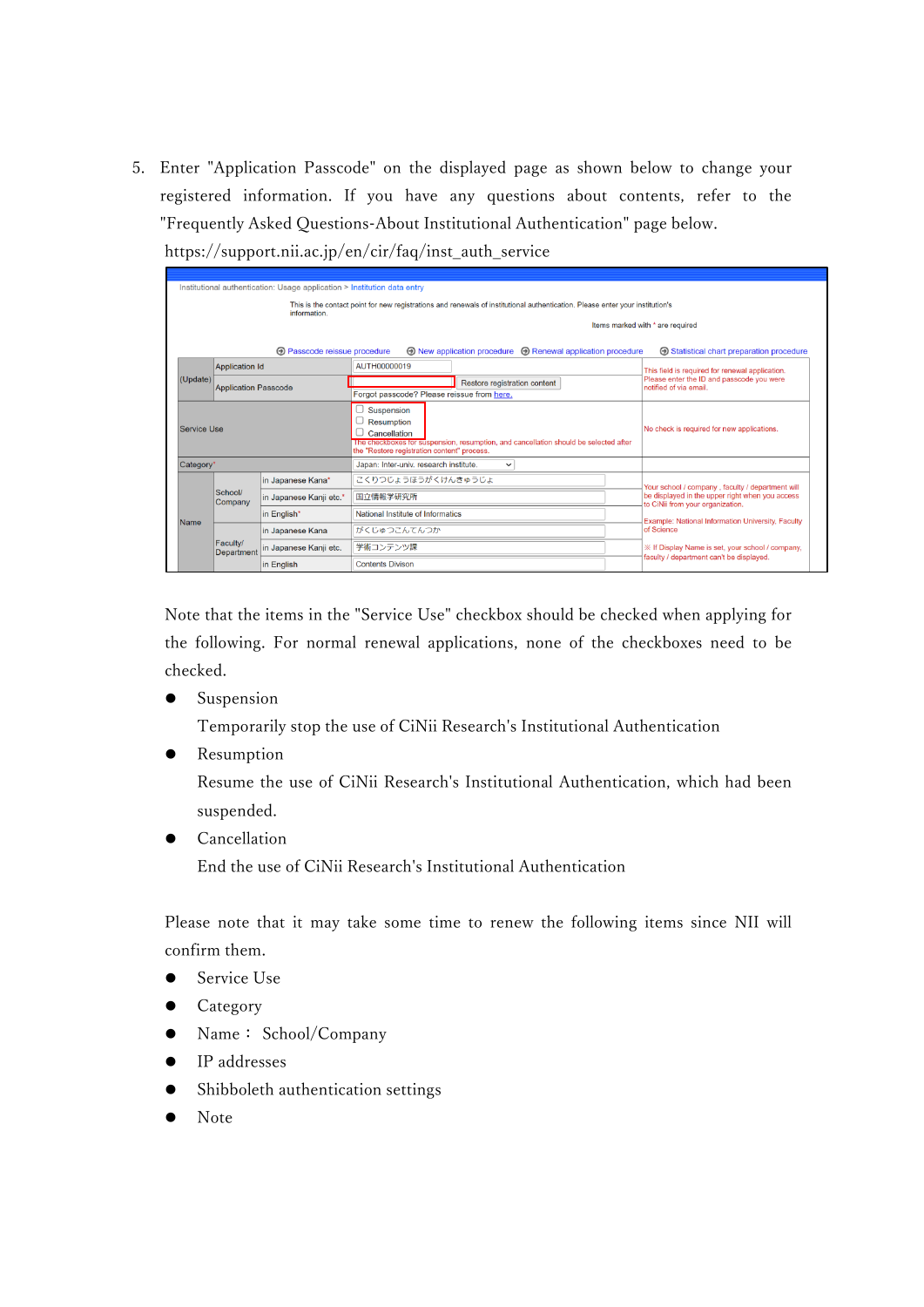6. Be sure to confirm the contents of the following page "Terms of Use for Academic Content Services" at the bottom, and then check to "I agree to the" Terms of Use for Academic Content Services"." And click "Next".

| Linklcon, please set the image                                                                                                                                             | OpenOrt Finaps://example.com/openum<br><b>LITIKICON Clear</b><br>1.0                         |  |  |  |
|----------------------------------------------------------------------------------------------------------------------------------------------------------------------------|----------------------------------------------------------------------------------------------|--|--|--|
| size to 68px wide and 19px high.                                                                                                                                           | OpenURL2 https://example.com/openurl2<br>$1.0 \vee$ Linklcon Clear                           |  |  |  |
| <b>ELINK TOPAC</b>                                                                                                                                                         | OPAC1 https://example.com/opac1?issn=[ISSN]&isbn=[ISBN]&ncid=[NCID]<br><b>Linklcon Clear</b> |  |  |  |
|                                                                                                                                                                            | OPAC2 https://example.com/opac2?issn=[ISSN]&isbn=[ISBN]&ncid=[NCID]<br><b>Linklcon Clear</b> |  |  |  |
|                                                                                                                                                                            |                                                                                              |  |  |  |
|                                                                                                                                                                            | Add                                                                                          |  |  |  |
| Shibboleth authentication settings                                                                                                                                         | <標準表示><br>OpenURL, OPAC Group Name<br><b>X</b> Link settings                                 |  |  |  |
|                                                                                                                                                                            | jao<br>jaou<br>$\circ$<br>ou                                                                 |  |  |  |
| The "jao" is required in the                                                                                                                                               | iao<br>jaou<br>ou<br>$\Omega$                                                                |  |  |  |
| configuration.<br>The "*Link Setup Destination" link                                                                                                                       | jao<br>jaou<br>ou<br>$\circ$                                                                 |  |  |  |
| will appear during Shibboleth                                                                                                                                              | iaou<br>jao<br>$\circ$<br>ou                                                                 |  |  |  |
| authentication.                                                                                                                                                            | Add                                                                                          |  |  |  |
| Note                                                                                                                                                                       | Please enter any reasons for cancellation or<br>renewal.                                     |  |  |  |
| Please be sure to read the "Terms of Use for Academic Content Service" before applying to use this service.<br>Dagree to the "Terms of Use for Academic Content Services". |                                                                                              |  |  |  |
| Return to CiNii Research<br><b>Write File</b><br><b>Read File</b><br><b>Back</b><br><b>Next</b><br>Reset                                                                   |                                                                                              |  |  |  |
|                                                                                                                                                                            | If you have any questions, please contact us from here.                                      |  |  |  |
|                                                                                                                                                                            | <b>National Institute of Informatics</b>                                                     |  |  |  |

The functions of each button at the bottom of the page are as follows.

● Return to CiNii Research

Move to the top page of CiNii Research.

Write File

Save the registration contents of Institutional Authentication in tab-separated text (TSV) format on your PC. We recommend that you click the "Write File" button to save the Institutional Authentication registration contents in case of transfer problems.

Read File

Read the file in the format output by "Write File" and display the registered contents.

Back

Return to the previous page.

 Reset Delete all registered contents.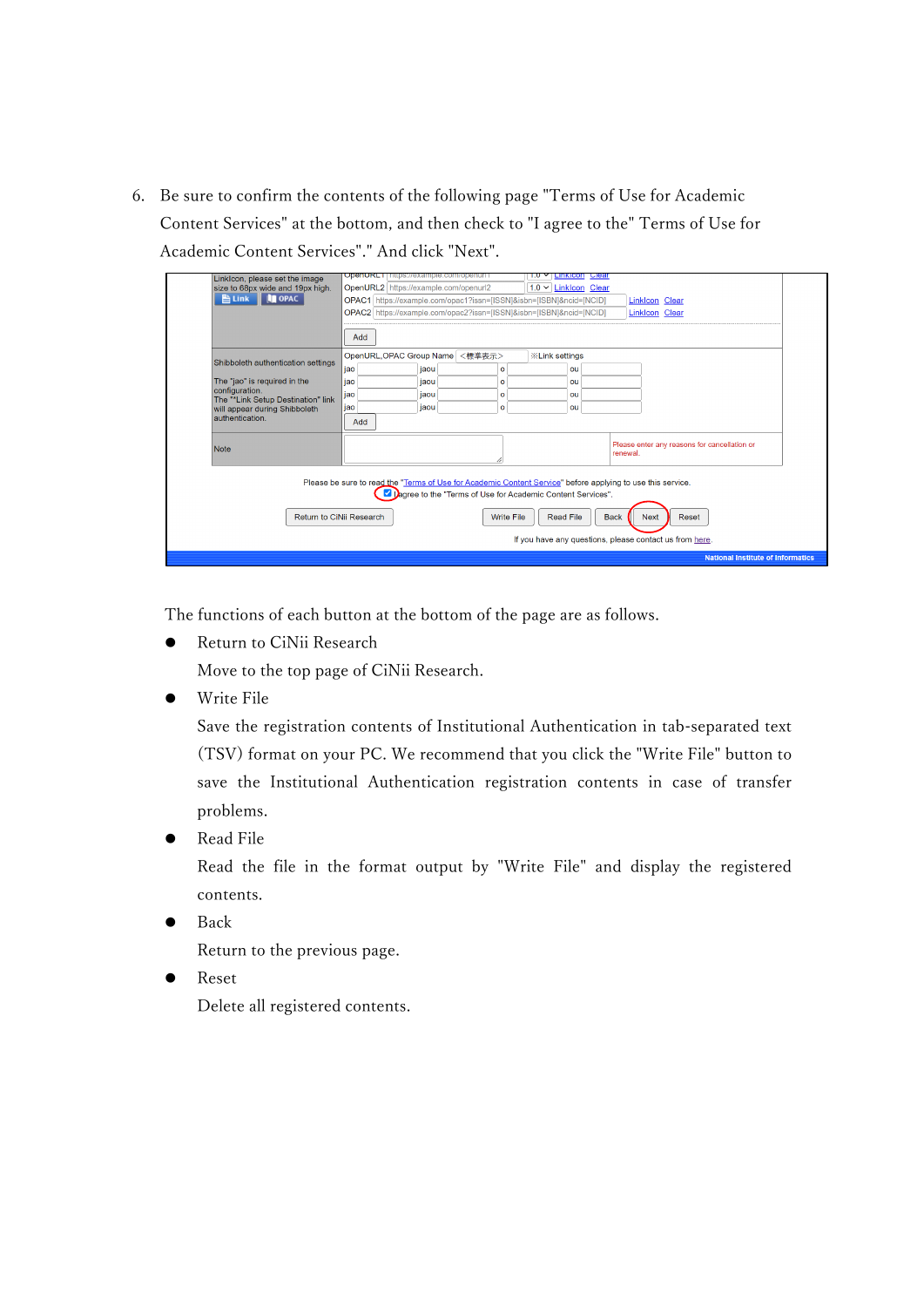7. On the confirmation page, click "OK".

|                                         |                        |                                  | A confirmation email will be sent to your email address that you entered.<br>Please confirm your application details, and access the URL that is in the email to complete your application. |
|-----------------------------------------|------------------------|----------------------------------|---------------------------------------------------------------------------------------------------------------------------------------------------------------------------------------------|
|                                         |                        |                                  | Items marked with * are required                                                                                                                                                            |
|                                         | <b>Application ID</b>  |                                  | AUTH00000159                                                                                                                                                                                |
| (Update)<br><b>Application Passcode</b> |                        |                                  | **********                                                                                                                                                                                  |
| <b>Service Use</b>                      |                        |                                  |                                                                                                                                                                                             |
|                                         | Category*              |                                  | Japan: Inter-univ. research institute.                                                                                                                                                      |
|                                         |                        | in<br>Japanese てすと<br>Kana*      |                                                                                                                                                                                             |
|                                         | School/<br>Company     | in<br>Japanese<br>Kanji<br>etc.* | 国立情報学研究所テスト                                                                                                                                                                                 |
| <b>Name</b>                             |                        | in<br>English*                   | <b>TEST</b>                                                                                                                                                                                 |
|                                         |                        | in<br>Japanese<br>Kana           |                                                                                                                                                                                             |
|                                         | Faculty/<br>Department | lin<br>Japanese<br>Kanji etc.    |                                                                                                                                                                                             |

8. Confirm that your application is correct on the page below.

9. If your application is correct, click the "Request an application" button at the bottom. If there is a mistake, click the "Back" button and correct the mistake.

|                                   | •OpenURL, OPAC Group Name             |                     |
|-----------------------------------|---------------------------------------|---------------------|
|                                   | <標準表示>                                |                     |
| IP addresses* / OpenURL, OPAC     | •IP addresses                         |                     |
| group names                       | 203.165.211.5 ~ 203.165.211.5         |                     |
|                                   | •OpenURL1, 2                          |                     |
|                                   | $\bullet$ OPAC1, 2                    |                     |
|                                   |                                       |                     |
|                                   | ●OpenURL,OPAC Group Name              |                     |
| Shibboleth authentication setting | <標進表示>                                |                     |
|                                   |                                       |                     |
| <b>Note</b>                       |                                       |                     |
| Return to CiNii Research          | Request an application<br><b>Back</b> |                     |
|                                   |                                       | <b>National Ins</b> |